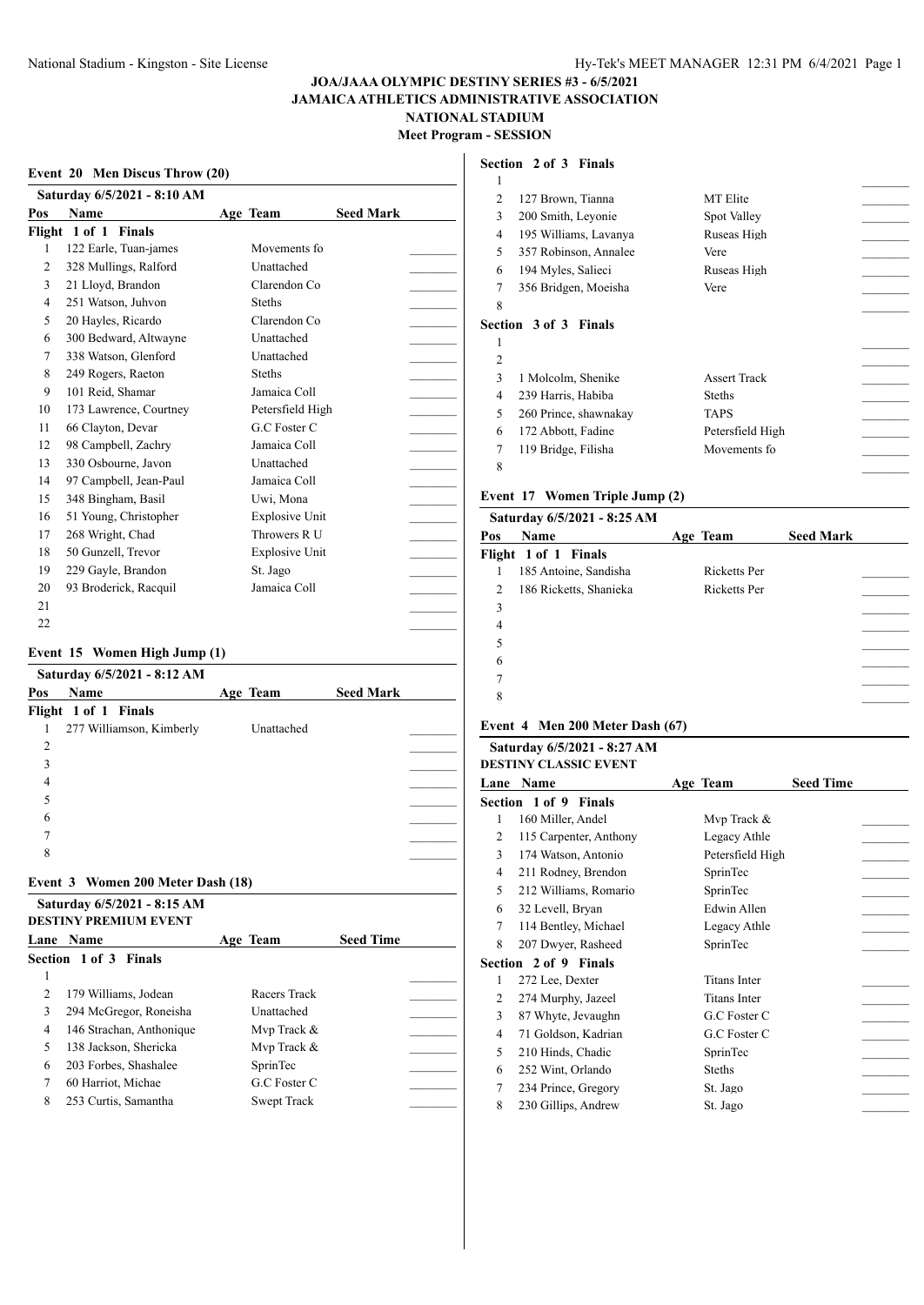|                | Section 3 of 9 Finals(Event 4 Men 200 Meter Dash (67)) |                     |  |
|----------------|--------------------------------------------------------|---------------------|--|
| 1              | 270 Bailey-Cole, Kemar                                 | <b>Titans Inter</b> |  |
| $\overline{2}$ | 131 Thomas, Keishon                                    | <b>MT</b> Elite     |  |
| 3              | 68 Dacres, Andre                                       | G.C Foster C        |  |
| $\overline{4}$ | 255 Callender, Emmanuel                                | <b>Swept Track</b>  |  |
| 5              | 15 Stewart, Kimarlie                                   | Cameron Blaz        |  |
| 6              | 73 Grant, Junior                                       | G.C Foster C        |  |
| 7              | 256 Holloway, Jaheim                                   | <b>Swept Track</b>  |  |
| 8              | 273 Missick, Courtney                                  | <b>Titans Inter</b> |  |
|                | Section 4 of 9 Finals                                  |                     |  |
| 1              | 2 Clarke, Everton                                      | <b>Assert Track</b> |  |
| $\overline{c}$ | 77 Murray, Demar                                       | G.C Foster C        |  |
| 3              | 36 Green, Kemar                                        | Elite Track Club    |  |
| $\overline{4}$ | 81 Rawlins, Javon                                      | G.C Foster C        |  |
| 5              | 275 Vassell, Roje                                      | <b>Titans Inter</b> |  |
| 6              | 223 Davison, Sandrey                                   | St. Catherin        |  |
| $\overline{7}$ | 153 Dyett, Jalen                                       | Mvp Track &         |  |
| 8              | 118 Wilson, Tyreke                                     | Legacy Athle        |  |
|                | Section 5 of 9 Finals                                  |                     |  |
| $\mathbf{1}$   | 132 Thompson, Orane                                    | <b>MT</b> Elite     |  |
| 2              | 24 Chamberlain, Zachary                                | Ebony stride        |  |
| $\overline{3}$ | 313 Emmanuel, Justin                                   | Unattached          |  |
| $\overline{4}$ | 228 Duffus, Tajai                                      | St. Jago            |  |
| 5              | 188 Gollop, Demario                                    | Ricketts Per        |  |
| 6              | 224 Green, Antowone                                    | St. Catherin        |  |
| 7              | 27 Griffiths, Francis                                  | Ebony stride        |  |
| 8              | 314 Evans, Janoy                                       | Unattached          |  |
|                | Section 6 of 9 Finals                                  |                     |  |
| 1              | 106 Anglin, Sheldon                                    | Jamaica Elit        |  |
| $\overline{2}$ | 23 Carter, Andre                                       | Ebony stride        |  |
| 3              | 307 Cook, Kalani                                       | Unattached          |  |
| $\overline{4}$ | 37 Arscott, Rodaine                                    | Excelsior Co        |  |
| 5              | 316 Fenelon, Wikenson                                  | Unattached          |  |
| 6              | 167 Sewell, Romal                                      | Mvp Track &         |  |
| 7              | 326 huie, jermaine                                     | Unattached          |  |
| 8              | 123 Green, Charles                                     | Movements fo        |  |
|                | Section 7 of 9 Finals                                  |                     |  |
| 1              |                                                        |                     |  |
| $\overline{c}$ | 124 Jones, Xavrick                                     | Movements fo        |  |
| 3              | 158 Howell, Matthew                                    | Mvp Track &         |  |
| $\overline{4}$ | 156 Green, Kasheem                                     | Mvp Track &         |  |
| 5              | 161 Peters, Stevaughn                                  | Mvp Track &         |  |
| 6              | 125 Whyte, Nicoy                                       | Movements fo        |  |
| $\tau$         | 236 Wong, Triston                                      | <b>STATH</b>        |  |
| 8              | 283 Richards, Ro-Sean                                  | Unattached          |  |

### **Section 8 of 9 Finals**

| 1 |                       |                     |  |
|---|-----------------------|---------------------|--|
| 2 | 321 harvey, conrad    | Unattached          |  |
| 3 | 241 Blackwood, Oshane | <b>Steths</b>       |  |
| 4 | 250 Salmon, Sanjay    | <b>Steths</b>       |  |
| 5 | 126 Wright, Demeatre  | Movements fo        |  |
| 6 | 235 Reid, Chevoney    | <b>STATH</b>        |  |
| 7 | 26 Dunkely, Lenroy    | Ebony stride        |  |
| 8 |                       |                     |  |
|   | Section 9 of 9 Finals |                     |  |
| 1 |                       |                     |  |
| 2 | 108 Shand, Gavin      | Jamaica Elit        |  |
| 3 | 25 Davis, Javaughnie  | Ebony stride        |  |
| 4 | 22 Brown, Jevanne     | Ebony stride        |  |
| 5 | 246 Dunkley, Javorne  | <b>Steths</b>       |  |
| 6 | 49 Smith, Orane       | <b>Excelsior Hi</b> |  |
| 7 | 279 Brown, Jevaughnie | Unattached          |  |
| 8 |                       |                     |  |
|   |                       |                     |  |

### **Event 13 Women Long Jump (5)**

|               | Saturday 6/5/2021 - 8:53 AM |                     |                  |
|---------------|-----------------------------|---------------------|------------------|
| Pos           | <b>Name</b>                 | Age Team            | <b>Seed Mark</b> |
|               | Flight 1 of 1 Finals        |                     |                  |
|               | 145 Stewart, Jodian         | Mvp Track &         |                  |
| $\mathcal{L}$ | 120 Gordon, Jadae           | Movements fo        |                  |
| $\mathbf{3}$  | 227 Foreman, Shantae        | St. Jago            |                  |
| 4             | 5 Hutchinson, Tavia         | <b>Blade Athlet</b> |                  |
|               | 258 Dunn, Octavia           | <b>TAPS</b>         |                  |
| 6             |                             |                     |                  |
| 7             |                             |                     |                  |
| 8             |                             |                     |                  |
|               |                             |                     |                  |

# **Event 1 Women 100 Meter Dash (38)**

|      | Saturday 6/5/2021 - 9:05 AM<br>DESTINY CLASSICS EVENT |                  |                  |  |
|------|-------------------------------------------------------|------------------|------------------|--|
| Lane | Name                                                  | Age Team         | <b>Seed Time</b> |  |
|      | <b>Section 1 of 5 Finals</b>                          |                  |                  |  |
| 1    | 136 Dallas, Kedisha                                   | Mvp Track &      |                  |  |
| 2    | 202 Burchell, Remona                                  | SprinTec         |                  |  |
| 3    | 203 Forbes, Shashalee                                 | SprinTec         |                  |  |
| 4    | 35 Fraser-Pryce, Shelly Ann                           | Elite Track Club |                  |  |
| 5    | 142 Morrison, Natasha                                 | Mvp Track &      |                  |  |
| 6    | 135 Cameron, Kashieka                                 | Mvp Track &      |                  |  |
| 7    | 179 Williams, Jodean                                  | Racers Track     |                  |  |
| 8    | 60 Harriot, Michae                                    | G.C Foster C     |                  |  |
|      | <b>Section 2 of 5 Finals</b>                          |                  |                  |  |
| 1    | 200 Smith, Leyonie                                    | Spot Valley      |                  |  |
| 2    | 253 Curtis, Samantha                                  | Swept Track      |                  |  |
| 3    | 192 Brisset, Oneika                                   | Ruseas High      |                  |  |
| 4    | 144 Scarlett, Grizell                                 | Mvp Track &      |                  |  |
| 5    | 141 Moodie, Mickaell                                  | Mvp Track &      |                  |  |
| 6    | 219 Maitland, Annakay                                 | St. Catherin     |                  |  |
| 7    | 195 Williams, Lavanya                                 | Ruseas High      |                  |  |
| 8    | 61 Henry, Shurria                                     | G.C Foster C     |                  |  |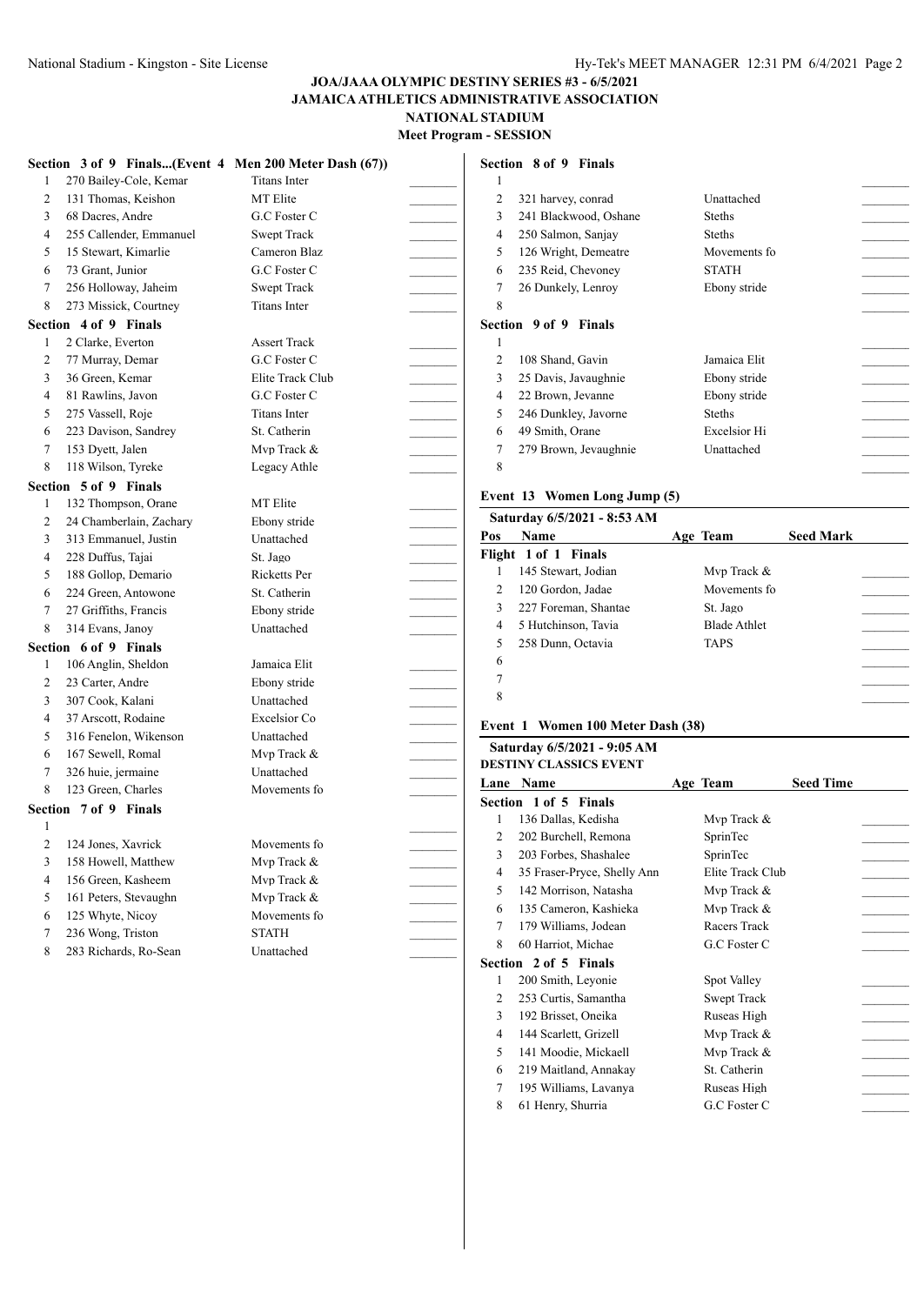|                |                         | Section 3 of 5 Finals(Event 1 Women 100 Meter Dash (38)) |  |
|----------------|-------------------------|----------------------------------------------------------|--|
| 1              | 278 Wilson, Brianna     | Unattached                                               |  |
| 2              | 293 Kent, Danielle      | Unattached                                               |  |
| 3              | 220 Ulett, Asharria     | St. Catherin                                             |  |
| 4              | 199 Harris, Deandra     | Spot Valley                                              |  |
| 5              | 137 Harris, Trishauna   | Mvp Track &                                              |  |
| 6              | 213 Allwood, Jerese     | St. Catherin                                             |  |
| 7              | 258 Dunn, Octavia       | <b>TAPS</b>                                              |  |
| 8              | 359 Dawson, Shanniel    | <b>York Castle</b>                                       |  |
|                | Section 4 of 5 Finals   |                                                          |  |
| $\mathbf{1}$   | 1 Molcolm, Shenike      | <b>Assert Track</b>                                      |  |
| 2              | 121 Straw, Chanice      | Movements fo                                             |  |
| 3              | 259 Muir, Savanna       | <b>TAPS</b>                                              |  |
| $\overline{4}$ | 178 Lowe, Onanda        | <b>Qpc Sports</b>                                        |  |
| 5              | 139 Laidlaw, Kristen    | Mvp Track &                                              |  |
| 6              | 119 Bridge, Filisha     | Movements fo                                             |  |
| 7              | 172 Abbott, Fadine      | Petersfield High                                         |  |
| 8              | 260 Prince, shawnakay   | <b>TAPS</b>                                              |  |
|                | Section 5 of 5 Finals   |                                                          |  |
| 1              |                         |                                                          |  |
| $\overline{c}$ | 239 Harris, Habiba      | <b>Steths</b>                                            |  |
| 3              | 298 Whitehorne, Deandre | <b>Unattached</b>                                        |  |
| $\overline{4}$ | 218 Johnson, Kaycian    | St. Catherin                                             |  |
| 5              | 62 Lindsay, Toni-ann    | G.C Foster C                                             |  |
| 6              | 296 Palmer, Tianna      | Unattached                                               |  |
| 7              | 177 Haisley, Mickaila   | Opc Sports                                               |  |
| 8              |                         |                                                          |  |

#### **Event 19 Women Discus Throw (13)**

|     | Saturday 6/5/2021 - 9:25 AM |               |                  |  |
|-----|-----------------------------|---------------|------------------|--|
|     | DESTINY CLASSIC EVENT       |               |                  |  |
| Pos | <b>Name</b>                 | Age Team      | <b>Seed Mark</b> |  |
|     | Flight 1 of 1 Finals        |               |                  |  |
| 1   | 344 Donaldson, Shamella     | Uwi, Mona     |                  |  |
| 2   | 267 Lugg, Kimberly          | Throwers R U  |                  |  |
| 3   | 266 Jayasankar, Krishna     | Throwers R U  |                  |  |
| 4   | 285 Foster, Fabrienne       | Unattached    |                  |  |
| 5   | 290 Henry, Gabrielle        | Unattached    |                  |  |
| 6   | 265 Hall, Samantha          | Throwers R U  |                  |  |
| 7   | 226 Davis-Edwards, Kayla    | St. Jago      |                  |  |
| 8   | 295 McLeod, Ansono          | Unattached    |                  |  |
| 9   | 346 Wright, Seana-Kaye      | Uwi, Mona     |                  |  |
| 10  | 63 Thompson, Tamara         | G.C Foster C  |                  |  |
| 11  | 18 Simpson, Roxene          | Clarendon Co  |                  |  |
| 12  | 237 Burton, Georgia         | <b>Steths</b> |                  |  |
| 13  | 291 Hines, Kimola           | Unattached    |                  |  |
| 14  |                             |               |                  |  |

# **Event 2 Men 100 Meter Dash (107)**

|                | Saturday 6/5/2021 - 9:30 AM<br><b>DESTINY PREMIUM EVENT</b> |                     |                  |  |
|----------------|-------------------------------------------------------------|---------------------|------------------|--|
|                | Lane Name                                                   | Age Team            | <b>Seed Time</b> |  |
|                | Section 1 of 14 Finals                                      |                     |                  |  |
| 1              | 274 Murphy, Jazeel                                          | <b>Titans Inter</b> |                  |  |
| 2              | 187 Archibald, Emanuel                                      | <b>Ricketts Per</b> |                  |  |
| 3              | 211 Rodney, Brendon                                         | SprinTec            |                  |  |
| $\overline{4}$ | 154 Forte, Julian                                           | Mvp Track &         |                  |  |
| 5              | 183 Seville, Oblique                                        | Racers Track        |                  |  |
| 6              | 167 Sewell, Romal                                           | Mvp Track &         |                  |  |
| 7              | 207 Dwyer, Rasheed                                          | SprinTec            |                  |  |
| 8              | 208 Fisher, Andrew                                          | SprinTec            |                  |  |
|                | Section 2 of 14 Finals                                      |                     |                  |  |
| 1              | 81 Rawlins, Javon                                           | G.C Foster C        |                  |  |
| 2              | 67 Compton, McKish                                          | G.C Foster C        |                  |  |
| 3              | 271 Blake, Ackeem                                           | <b>Titans Inter</b> |                  |  |
| 4              | 270 Bailey-Cole, Kemar                                      | <b>Titans Inter</b> |                  |  |
| 5              | 149 Barnswell, Ramone                                       | Mvp Track &         |                  |  |
| 6              | 71 Goldson, Kadrian                                         | G.C Foster C        |                  |  |
| 7              | 255 Callender, Emmanuel                                     | Swept Track         |                  |  |
| 8              | 114 Bentley, Michael                                        | Legacy Athle        |                  |  |
|                | Section 3 of 14 Finals                                      |                     |                  |  |
| 1              | 170 Tucker, Javoy                                           | Mvp Track &         |                  |  |
| 2              | 272 Lee, Dexter                                             | <b>Titans Inter</b> |                  |  |
| 3              | 87 Whyte, Jevaughn                                          | G.C Foster C        |                  |  |
| 4              | 152 Campbell, Micheal                                       | Mvp Track &         |                  |  |
| 5              | 115 Carpenter, Anthony                                      | Legacy Athle        |                  |  |
| 6              | 32 Levell, Bryan                                            | Edwin Allen         |                  |  |
| 7              | 82 Sharp, Michael                                           | G.C Foster C        |                  |  |
| 8              | 347 Barrett, Mazhino                                        | Uwi, Mona           |                  |  |
|                | Section 4 of 14 Finals                                      |                     |                  |  |
| 1              | 15 Stewart, Kimarlie                                        | Cameron Blaz        |                  |  |
| 2              | 223 Davison, Sandrey                                        | St. Catherin        |                  |  |
| 3              | 256 Holloway, Jaheim                                        | Swept Track         |                  |  |
| 4              | 174 Watson, Antonio                                         | Petersfield High    |                  |  |
| 5              | 190 Rowe, Samuel                                            | Ricketts Per        |                  |  |
| 6              | 175 Russell, Dejour                                         | <b>PUMA</b>         |                  |  |
| 7              | 252 Wint, Orlando                                           | Steths              |                  |  |
| Q.             | 111 Nkrumie, Bouwahjgie                                     | Kingston Col        |                  |  |
|                | Section 5 of 14 Finals                                      |                     |                  |  |
| 1              | 197 Scott, Rahiem                                           | Ruseas High         |                  |  |
| 2              | 168 Small, Kareem                                           | Mvp Track &         |                  |  |
| 3              | 118 Wilson, Tyreke                                          | Legacy Athle        |                  |  |
| 4              | 68 Dacres, Andre                                            | G.C Foster C        |                  |  |
| 5              | 210 Hinds, Chadic                                           | SprinTec            |                  |  |
| 6              | 95 Brown, Zidane                                            | Jamaica Coll        |                  |  |
| 7              | 247 Jones, Conroy                                           | Steths              |                  |  |
| 8              | 184 Smith, Ashanie                                          | Racers Track        |                  |  |
|                |                                                             |                     |                  |  |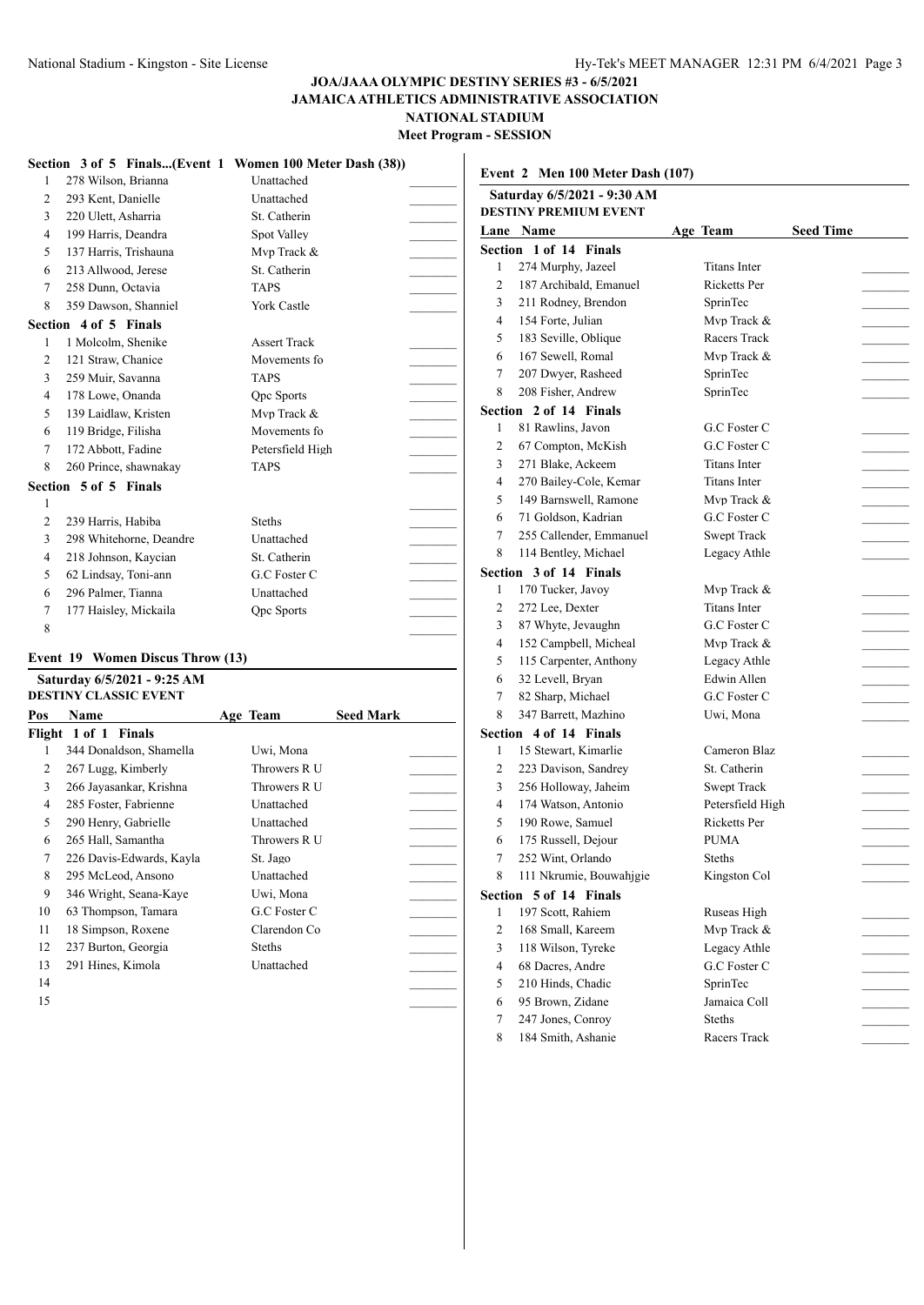|   | Section 6 of 14 Finals(Event 2 Men 100 Meter Dash (107)) |                     |                | Section 11 of 14 Finals     |                              |                  |                   |
|---|----------------------------------------------------------|---------------------|----------------|-----------------------------|------------------------------|------------------|-------------------|
|   | 354 Phillips, Odario                                     | Uwi, Mona           | 1              | 125 Whyte, Nicoy            | Movements fo                 |                  |                   |
| 2 | 2 Clarke, Everton                                        | <b>Assert Track</b> | 2              | 332 Stewart, Akeem          | Unattached                   |                  |                   |
| 3 | 307 Cook, Kalani                                         | Unattached          | 3              | 257 Hudson, Shane           | <b>Swept Track</b>           |                  |                   |
| 4 | 230 Gillips, Andrew                                      | St. Jago            | 4              | 123 Green, Charles          | Movements fo                 |                  |                   |
| 5 | 360 Watson, Rohan                                        | York Castle         | 5              | 156 Green, Kasheem          | Mvp Track &                  |                  |                   |
| 6 | 131 Thomas, Keishon                                      | MT Elite            | 6              | 158 Howell, Matthew         | Mvp Track &                  |                  |                   |
| 7 | 273 Missick, Courtney                                    | <b>Titans Inter</b> | 7              | 236 Wong, Triston           | <b>STATH</b>                 |                  |                   |
| 8 | 116 Clarke Jr., Edward                                   | Legacy Athle        | 8              | 124 Jones, Xavrick          | Movements fo                 |                  |                   |
|   | Section 7 of 14 Finals                                   |                     |                | Section 12 of 14 Finals     |                              |                  |                   |
| 1 | 221 Campbell, Sanjay                                     | St. Catherin        | 1              | 323 Henry, Curtis           | Unattached                   |                  |                   |
| 2 | 73 Grant, Junior                                         | G.C Foster C        | 2              | 235 Reid, Chevoney          | <b>STATH</b>                 |                  |                   |
| 3 | 36 Green, Kemar                                          | Elite Track Club    | 3              | 28 Allen, Brian             | Edwin Allen                  |                  |                   |
| 4 | 34 St.Jean, Joshua                                       | Edwin Allen         | $\overline{4}$ | 342 Burnett, Junior         | University a                 |                  |                   |
| 5 | 112 Stennett, Terrique                                   | Kingston Col        | 5              | 169 Thompson, Kishane       | Mvp Track &                  |                  |                   |
| 6 | 188 Gollop, Demario                                      | Ricketts Per        | 6              | 331 Scott, Akeem            | Unattached                   |                  |                   |
| 7 | 228 Duffus, Tajai                                        | St. Jago            | 7              | 133 Watson, Chadrick        | MT Elite                     |                  |                   |
| 8 | 113 Allen, Aubrey                                        | Legacy Athle        | 8              | 246 Dunkley, Javorne        | Steths                       |                  |                   |
|   | Section 8 of 14 Finals                                   |                     |                | Section 13 of 14 Finals     |                              |                  |                   |
|   | 329 Nicholas, Jordaine                                   | Unattached          | -1             |                             |                              |                  |                   |
| 2 | 147 Austin, Daniel                                       | Mvp Track &         | $\overline{2}$ |                             |                              |                  |                   |
| 3 | 181 Gordon, Wayne                                        | Racers Track        | $\overline{3}$ | 250 Salmon, Sanjay          | Steths                       |                  |                   |
| 4 | 79 Parkes, Joshaun                                       | G.C Foster C        | $\overline{4}$ | 126 Wright, Demeatre        | Movements fo                 |                  | $\sim$ 100 $\sim$ |
| 5 | 245 Dennis, Jasauna                                      | Steths              | 5              | 43 Pitter, Shane            | Excelsior Co                 |                  |                   |
| 6 | 212 Williams, Romario                                    | SprinTec            | 6              | 343 Williams, Shakur        | University a                 |                  |                   |
| 7 | 130 Smith, Jeremy                                        | MT Elite            | 7              | 283 Richards, Ro-Sean       | Unattached                   |                  |                   |
| 8 | 340 Willis, Shemar                                       | Unattached          | 8              | 308 Cunnage, Domanic        | Unattached                   |                  |                   |
|   | Section 9 of 14 Finals                                   |                     |                | Section 14 of 14 Finals     |                              |                  |                   |
|   | 109 Kerr, Adrian                                         | Kingston Col        | $\mathbf{1}$   |                             |                              |                  |                   |
| 2 | 232 Kelly, Kawayne                                       | St. Jago            | $\overline{c}$ |                             |                              |                  |                   |
| 3 | 305 Clarke, Davian                                       | Unattached          | 3              | 104 Stapleton, Romar        | Jamaica Coll                 |                  | $\frac{1}{2}$     |
| 4 | 132 Thompson, Orane                                      | MT Elite            | 4              | 279 Brown, Jevaughnie       | Unattached                   |                  |                   |
| 5 | 222 Davis, Erico                                         | St. Catherin        | 5              | 129 Brown, De'andre         | MT Elite                     |                  |                   |
| 6 | 29 Fearon, Shevaughn                                     | Edwin Allen         | 6              | 327 moore, derek            | Unattached                   |                  |                   |
| 7 | 349 Buckham, Davede                                      | Uwi, Mona           | 7              | 241 Blackwood, Oshane       | <b>Steths</b>                |                  |                   |
| 8 | 86 Thompson, Shawn-D                                     | G.C Foster C        | 8              |                             |                              |                  |                   |
|   | Section 10 of 14 Finals                                  |                     |                |                             |                              |                  |                   |
|   | 166 Sam, Chaquille                                       | Mvp Track &         |                | Event 16 Men High Jump (6)  |                              |                  |                   |
|   | 326 huie, jermaine                                       | Unattached          |                | Saturday 6/5/2021 - 9:32 AM |                              |                  |                   |
| 3 | 314 Evans, Janoy                                         | Unattached          | Pos            | Name                        | Age Team                     | <b>Seed Mark</b> |                   |
| 4 | 128 Birtright, Justyn                                    | MT Elite            |                | Flight 1 of 1 Finals        |                              |                  |                   |
| 5 | 157 Greenwood, Nickoy                                    | Mvp Track &         |                | 165 Richards, Raymond       | Mvp Track &                  |                  |                   |
| 6 | 70 Ellis, Anthony                                        | G.C Foster C        | 2              | 100 Pierre, Nishorn         | Jamaica Coll                 |                  |                   |
| 7 | 201 bandfield, Andrea                                    | Spot Valley         | 3              | 74 Humphrey, Horatio        | ${\rm G.C}$ Foster ${\rm C}$ |                  |                   |
| 8 | 107 Henry, Horace                                        | Jamaica Elit        | 4              | 89 Wilson, Lushane          | G.C Foster C                 |                  |                   |
|   |                                                          |                     | 5              | 335 Thomas, Aaron           | Unattached                   |                  |                   |

110 Mckenzie, Aaron Kingston Col \_\_\_\_\_\_\_\_\_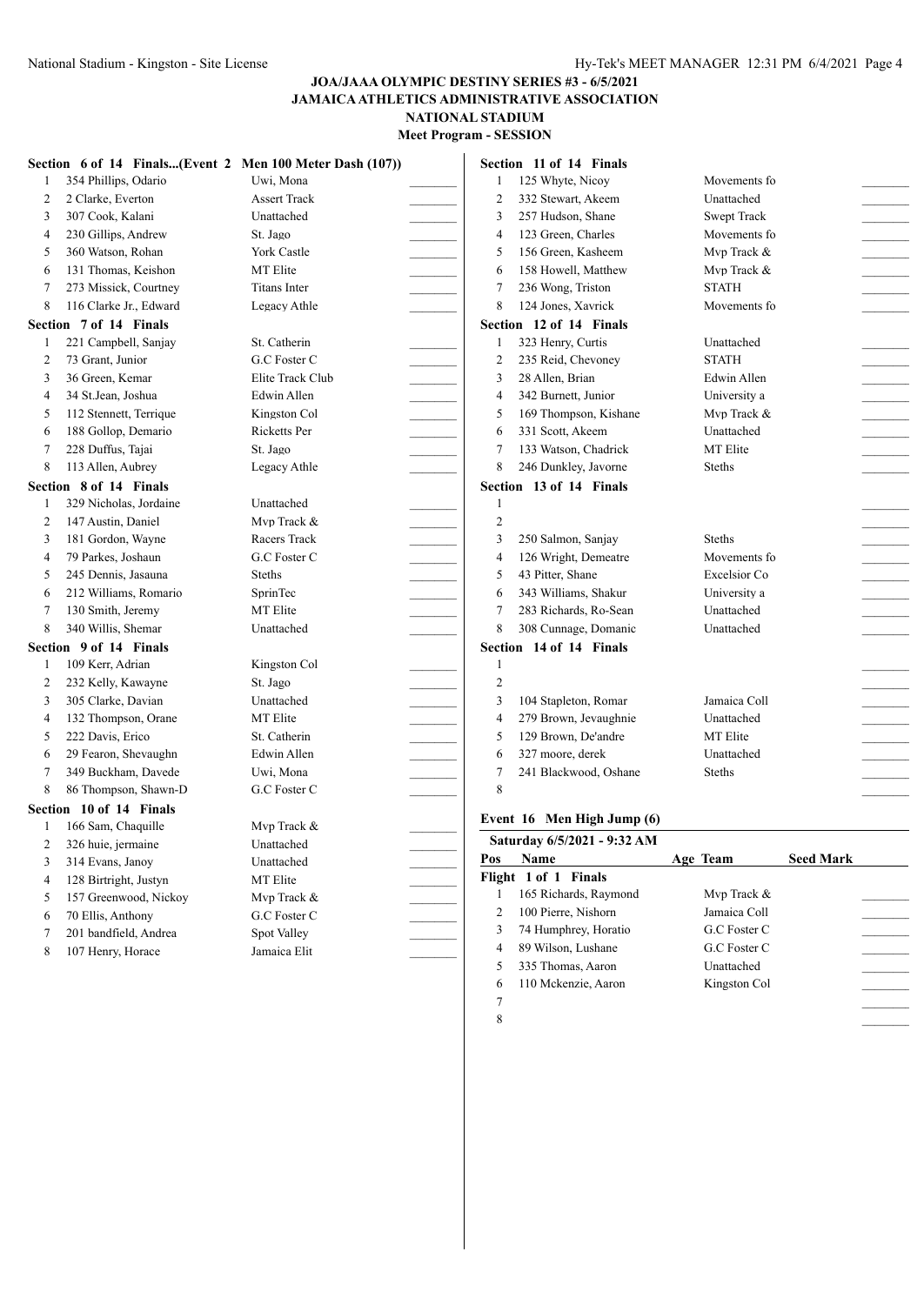**Meet Program - SESSION**

|                | Saturday 6/5/2021 - 10:15 AM               |                              |                  |
|----------------|--------------------------------------------|------------------------------|------------------|
|                | Lane Name                                  | Age Team                     | <b>Seed Time</b> |
|                | Section 1 of 2<br>Finals                   |                              |                  |
| 1              |                                            |                              |                  |
| 2              |                                            |                              |                  |
| 3              | 194 Myles, Salieci                         | Ruseas High                  |                  |
| 4              | 297 Walker, Melaine                        | Unattached                   |                  |
| 5              | 59 Allison, Shanette                       | G.C Foster C                 |                  |
| 6              | 206 Thompson, Yanique                      | SprinTec                     |                  |
| 7              | 17 Simpson, Marissa                        | Clarendon Co                 |                  |
| 8              |                                            |                              |                  |
|                | Section 2 of 2 Finals                      |                              |                  |
| 1              |                                            |                              |                  |
| $\overline{c}$ |                                            |                              |                  |
| 3              | 220 Ulett, Asharria                        | St. Catherin                 |                  |
| 4              | 176 Burbridge, Essence                     | <b>Qpc Sports</b>            |                  |
| 5              | 6 Matthews, Gabrielle                      | <b>Blade Athlet</b>          |                  |
| 6              | 286 Gordon-Martin, Alexis                  | Unattached                   |                  |
| 7              |                                            |                              |                  |
| 8              |                                            |                              |                  |
|                |                                            |                              |                  |
|                | Event 22 Men Shot Put (23)                 |                              |                  |
|                | Saturday 6/5/2021 - 10:22 AM               |                              |                  |
|                | <b>DESTINY PREMIUM EVENT</b>               |                              |                  |
| Pos            | <b>Name</b>                                | Age Team                     | <b>Seed Mark</b> |
|                | Flight 1 of 1 Finals                       |                              |                  |
| 1              | 300 Bedward, Altwayne                      | Unattached                   |                  |
| 2              | 80 Parkinson, Moses                        | G.C Foster C                 |                  |
| 3              | 173 Lawrence, Courtney                     | Petersfield High             |                  |
| 4              | 350 Clarke, Michael                        | Uwi, Mona                    |                  |
| 5              | 249 Rogers, Raeton                         | <b>Steths</b>                |                  |
| 6              | 93 Broderick, Racquil                      | Jamaica Coll                 |                  |
| 7              | 330 Osbourne, Javon                        | Unattached                   |                  |
| 8              | 304 Brown, Raymond                         | Unattached                   |                  |
| 9              | 312 Edwards, Jordan                        | Unattached                   |                  |
| 10             | 164 Richards, O'Dayne                      | Mvp Track &                  |                  |
| 11             | 351 Downer, Rasheed                        | Uwi, Mona                    |                  |
| 12             | 38 Collins, Oneil                          | Excelsior Co                 |                  |
| 13             | 66 Clayton, Devar                          | G.C Foster C                 |                  |
| 14             | 11 Simmonds, Denz                          | Calabar                      |                  |
| 15             | 97 Campbell, Jean-Paul<br>101 Reid, Shamar | Jamaica Coll                 |                  |
|                |                                            | Jamaica Coll<br>Excelsior Co |                  |
| 16             |                                            |                              |                  |
| 17             | 44 Smith, Shakiel                          |                              |                  |
| 18             | 229 Gayle, Brandon                         | St. Jago                     |                  |
| 19             | 251 Watson, Juhvon                         | <b>Steths</b>                |                  |
| 20             | 355 Wollaston, Javin                       | Uwi, Mona                    |                  |
| 21             | 20 Hayles, Ricardo                         | Clarendon Co                 |                  |
| 22             | 94 Brown, Josh-Ty                          | Jamaica Coll                 |                  |
| 23             | 9 Lawrence, Kobe                           | Calabar                      |                  |
| 24             |                                            |                              |                  |
| 25<br>26       |                                            |                              |                  |

# **Event 10 Men 110 Meter Hurdles (5)**

| Saturday 6/5/2021 - 10:25 AM |              |                  |  |
|------------------------------|--------------|------------------|--|
| <b>Lane Name</b>             |              | <b>Seed Time</b> |  |
| <b>Section 1 of 1 Finals</b> |              |                  |  |
|                              |              |                  |  |
|                              |              |                  |  |
| 301 Bennett, Orlando         | Unattached   |                  |  |
| 162 Pittersgill, Norman      | Mvp Track &  |                  |  |
| 151 Bryan, Joel              | Mvp Track &  |                  |  |
| 198 Woodley, Jordani         | Ruseas High  |                  |  |
| 19 Christian, Rahyme         | Clarendon Co |                  |  |
|                              |              |                  |  |
|                              |              | Age Team         |  |

## **Event 24 Men Javelin Throw (1)**

|                | Saturday 6/5/2021 - 10:35 AM |            |                  |
|----------------|------------------------------|------------|------------------|
| Pos            | <b>Name</b>                  | Age Team   | <b>Seed Mark</b> |
|                | Flight 1 of 1 Finals         |            |                  |
| 1              | 284 Thomas, Orlando          | Unattached |                  |
| $\overline{2}$ |                              |            |                  |
| 3              |                              |            |                  |
| 4              |                              |            |                  |
| 5              |                              |            |                  |
| 6              |                              |            |                  |
| 7              |                              |            |                  |
| 8              |                              |            |                  |
|                |                              |            |                  |

### **Event 14 Men Long Jump (19)**

| Saturday 6/5/2021 - 10:40 AM |                        |                     |                  |  |  |  |  |
|------------------------------|------------------------|---------------------|------------------|--|--|--|--|
| Pos                          | Name                   | Age Team            | <b>Seed Mark</b> |  |  |  |  |
|                              | Flight 1 of 1 Finals   |                     |                  |  |  |  |  |
| 1                            | 85 Thompson, Daniel    | G.C. Foster C.      |                  |  |  |  |  |
| $\overline{c}$               | 187 Archibald, Emanuel | <b>Ricketts Per</b> |                  |  |  |  |  |
| 3                            | 282 Murdock, Ealon     | Unattached          |                  |  |  |  |  |
| $\overline{4}$               | 309 Diosi, Jaheim      | Unattached          |                  |  |  |  |  |
| 5                            | 86 Thompson, Shawn-D   | G.C Foster C        |                  |  |  |  |  |
| 6                            | 311 Dunn, Tevin        | Unattached          |                  |  |  |  |  |
| 7                            | 189 Riley, Adrian      | <b>Ricketts Per</b> |                  |  |  |  |  |
| 8                            | 163 Ramie, Joseph      | Mvp Track &         |                  |  |  |  |  |
| 9                            | 191 Williams, Domon    | <b>Ricketts Per</b> |                  |  |  |  |  |
| 10                           | 113 Allen, Aubrey      | Legacy Athle        |                  |  |  |  |  |
| 11                           | 324 Hibbert, Jaydon    | <b>Unattached</b>   |                  |  |  |  |  |
| 12                           | 306 Coke, Shakwon      | Unattached          |                  |  |  |  |  |
| 13                           | 84 Squire, Jordane     | G.C Foster C        |                  |  |  |  |  |
| 14                           | 303 Brown, Nicholloyd  | Unattached          |                  |  |  |  |  |
| 15                           | 155 Gayle, Tajay       | Mvp Track &         |                  |  |  |  |  |
| 16                           | 337 Walters, Waukeem   | Unattached          |                  |  |  |  |  |
| 17                           | 147 Austin, Daniel     | Mvp Track &         |                  |  |  |  |  |
| 18                           | 46 Coke, Shamar        | <b>Excelsior Hi</b> |                  |  |  |  |  |
| 19                           | 339 Williams, Alex     | Unattached          |                  |  |  |  |  |
| 20                           |                        |                     |                  |  |  |  |  |
| 21                           |                        |                     |                  |  |  |  |  |

\_\_\_\_\_\_\_\_\_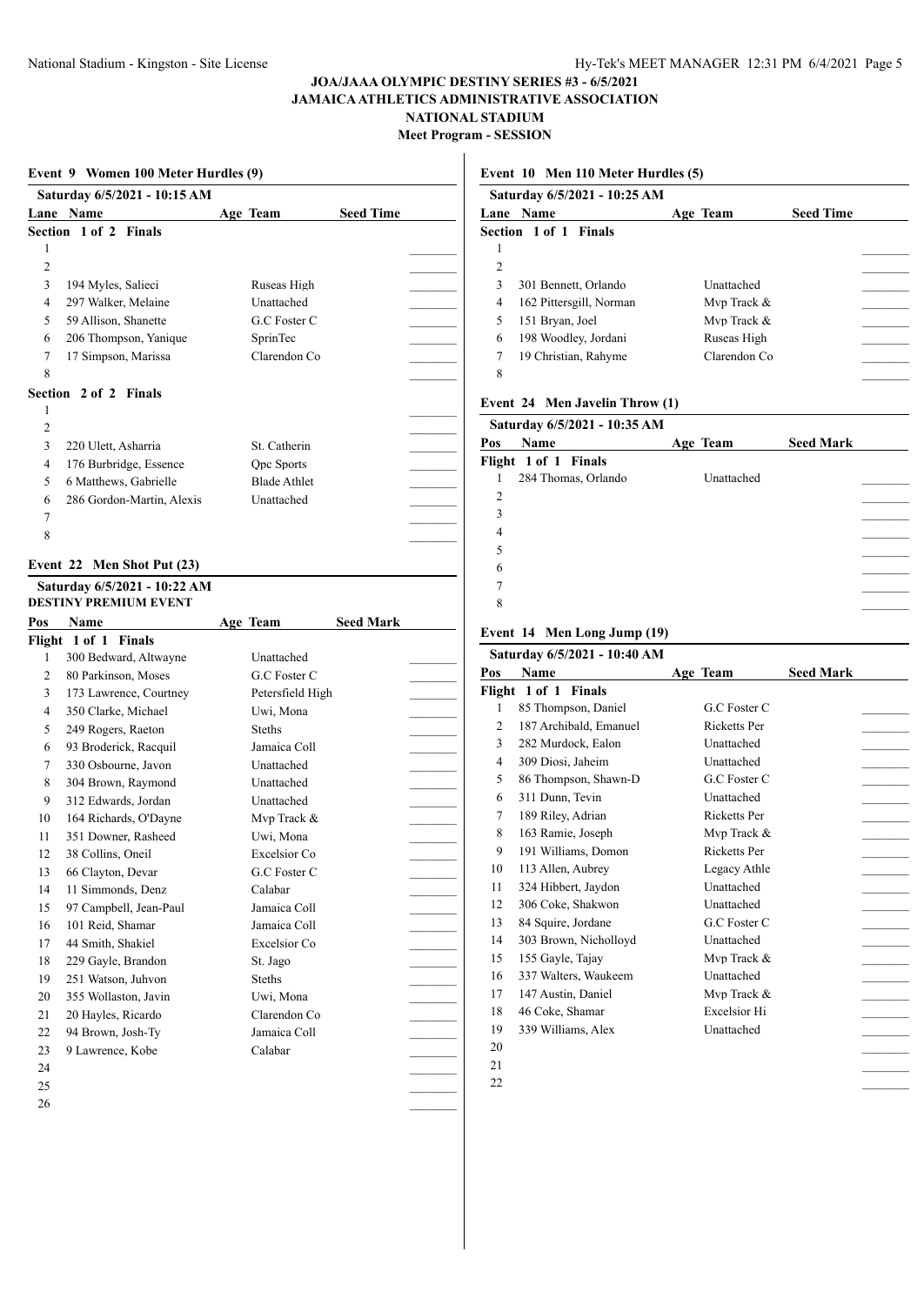**Meet Program - SESSION**

|                | Event 11 Women 400 Meter Hurdles (4) |  |                     |                  |  |  |  |
|----------------|--------------------------------------|--|---------------------|------------------|--|--|--|
|                | Saturday 6/5/2021 - 10:42 AM         |  |                     |                  |  |  |  |
|                | <b>DESTINY PREMIUM EVENT</b>         |  |                     |                  |  |  |  |
|                | Lane Name                            |  | Age Team            | <b>Seed Time</b> |  |  |  |
|                | Section 1 of 1 Finals                |  |                     |                  |  |  |  |
| 1              |                                      |  |                     |                  |  |  |  |
| 2              |                                      |  |                     |                  |  |  |  |
| 3              | 287 Graham, Lashanna                 |  | Unattached          |                  |  |  |  |
| 4              | 269 Bailey-Cole, Ristananna          |  | <b>Titans Inter</b> |                  |  |  |  |
| 5              | 143 Russell, Janieve                 |  | Mvp Track &         |                  |  |  |  |
| 6              | 3 Gray, Silet                        |  | <b>Blade Athlet</b> |                  |  |  |  |
| 7              |                                      |  |                     |                  |  |  |  |
| 8              |                                      |  |                     |                  |  |  |  |
|                | Event 12 Men 400 Meter Hurdles (5)   |  |                     |                  |  |  |  |
|                | Saturday 6/5/2021 - 10:50 AM         |  |                     |                  |  |  |  |
|                | <b>DESTINY CLASSIC EVENT</b>         |  |                     |                  |  |  |  |
|                | Lane Name                            |  | Age Team            | <b>Seed Time</b> |  |  |  |
|                | Section 1 of 1 Finals                |  |                     |                  |  |  |  |
| 1              |                                      |  |                     |                  |  |  |  |
| 2              | 353 Levy, Oshane                     |  | Uwi, Mona           |                  |  |  |  |
| 3              | 88 Whyte, Troy                       |  | G.C Foster C        |                  |  |  |  |
| 4              | 182 Russell, Owayne                  |  | Racers Track        |                  |  |  |  |
| 5              | 16 Clarke, Roshawn                   |  | Camperdown H        |                  |  |  |  |
| 6              | 117 James-King, Malik                |  | Legacy Athle        |                  |  |  |  |
| 7              |                                      |  |                     |                  |  |  |  |
| 8              |                                      |  |                     |                  |  |  |  |
|                | Event 5 Women 400 Meter Dash (16)    |  |                     |                  |  |  |  |
|                | Saturday 6/5/2021 - 11:00 AM         |  |                     |                  |  |  |  |
|                | <b>DESTINY PREMIUM EVENT</b>         |  |                     |                  |  |  |  |
|                | Lane Name                            |  | Age Team            | <b>Seed Time</b> |  |  |  |
|                | Section 1 of 2 Finals                |  |                     |                  |  |  |  |
| 1              | 215 Dennis, Tusandre                 |  | St. Catherin        |                  |  |  |  |
| 2              | 4 Hartley, Donnell                   |  | Blade Athlet        |                  |  |  |  |
| 3              | 254 Tracey, Nikita                   |  | Swept Track         |                  |  |  |  |
| 4              | 192 Brisset, Oneika                  |  | Ruseas High         |                  |  |  |  |
| 5              | 214 Bowra, Shakiera                  |  | St. Catherin        |                  |  |  |  |
| 6              | 292 Hyde, Michka Mae                 |  | Unattached          |                  |  |  |  |
| 7              | 238 Green, Shackelia                 |  | Steths              |                  |  |  |  |
| 8              | 289 Hemmings-Watson, Ange            |  | Unattached          |                  |  |  |  |
|                | Section 2 of 2 Finals                |  |                     |                  |  |  |  |
| 1              | 64 Williams, Ashley                  |  | G.C Foster C        |                  |  |  |  |
| $\overline{c}$ | 193 Francis, Aalliyah                |  | Ruseas High         |                  |  |  |  |
| 3              | 294 McGregor, Roneisha               |  | Unattached          |                  |  |  |  |
| 4              | 140 McPherson, Stephenie-Ar          |  | Mvp Track &         |                  |  |  |  |
| 5              | 345 McLeod, Candice                  |  | Uwi, Mona           |                  |  |  |  |
| 6              | 204 Jenkins, Tovea                   |  | SprinTec            |                  |  |  |  |
| 7              | 134 Bromfield, Junelle               |  | Mvp Track &         |                  |  |  |  |
| 8              | 205 Le-Roy, Anastasia                |  | SprinTec            |                  |  |  |  |

**Event 6 Men 400 Meter Dash (63)**

| Section 1 of 8 Finals                    | Age Team                                                                                                                                                                                                                                                                                                                                                                                                                                          | <b>Seed Time</b>                                                                                                                                                                                                                    |
|------------------------------------------|---------------------------------------------------------------------------------------------------------------------------------------------------------------------------------------------------------------------------------------------------------------------------------------------------------------------------------------------------------------------------------------------------------------------------------------------------|-------------------------------------------------------------------------------------------------------------------------------------------------------------------------------------------------------------------------------------|
|                                          |                                                                                                                                                                                                                                                                                                                                                                                                                                                   |                                                                                                                                                                                                                                     |
| 26 Dunkely, Lenroy                       | Ebony stride                                                                                                                                                                                                                                                                                                                                                                                                                                      |                                                                                                                                                                                                                                     |
| 105 Williams, Revon                      | Jamaica Coll                                                                                                                                                                                                                                                                                                                                                                                                                                      |                                                                                                                                                                                                                                     |
| 336 Waite, Korey                         | Unattached                                                                                                                                                                                                                                                                                                                                                                                                                                        |                                                                                                                                                                                                                                     |
| 240 Binns, Daniel                        | <b>Steths</b>                                                                                                                                                                                                                                                                                                                                                                                                                                     |                                                                                                                                                                                                                                     |
| 242 Blake, Lushane                       | <b>Steths</b>                                                                                                                                                                                                                                                                                                                                                                                                                                     |                                                                                                                                                                                                                                     |
| 22 Brown, Jevanne                        | Ebony stride                                                                                                                                                                                                                                                                                                                                                                                                                                      |                                                                                                                                                                                                                                     |
| 42 Patterson, Romario                    | Excelsior Co                                                                                                                                                                                                                                                                                                                                                                                                                                      |                                                                                                                                                                                                                                     |
|                                          |                                                                                                                                                                                                                                                                                                                                                                                                                                                   |                                                                                                                                                                                                                                     |
|                                          |                                                                                                                                                                                                                                                                                                                                                                                                                                                   |                                                                                                                                                                                                                                     |
| 2 Clarke, Everton                        | <b>Assert Track</b>                                                                                                                                                                                                                                                                                                                                                                                                                               |                                                                                                                                                                                                                                     |
| 261 Abrahams, Nathanael                  | <b>TAPS</b>                                                                                                                                                                                                                                                                                                                                                                                                                                       |                                                                                                                                                                                                                                     |
| 25 Davis, Javaughnie                     | Ebony stride                                                                                                                                                                                                                                                                                                                                                                                                                                      |                                                                                                                                                                                                                                     |
| 14 Liranzo, Jorge                        | Cameron Blaz                                                                                                                                                                                                                                                                                                                                                                                                                                      |                                                                                                                                                                                                                                     |
| 91 Miller, Roy                           | Herbert Morr                                                                                                                                                                                                                                                                                                                                                                                                                                      |                                                                                                                                                                                                                                     |
| 341 Wright, Jayval                       | Unattached                                                                                                                                                                                                                                                                                                                                                                                                                                        |                                                                                                                                                                                                                                     |
| 243 Blake, Shamer                        | <b>Steths</b>                                                                                                                                                                                                                                                                                                                                                                                                                                     |                                                                                                                                                                                                                                     |
| 102 Ricketts, Malik                      | Jamaica Coll                                                                                                                                                                                                                                                                                                                                                                                                                                      |                                                                                                                                                                                                                                     |
|                                          |                                                                                                                                                                                                                                                                                                                                                                                                                                                   |                                                                                                                                                                                                                                     |
| 23 Carter, Andre                         |                                                                                                                                                                                                                                                                                                                                                                                                                                                   |                                                                                                                                                                                                                                     |
| 27 Griffiths, Francis                    | Ebony stride                                                                                                                                                                                                                                                                                                                                                                                                                                      |                                                                                                                                                                                                                                     |
| 39 Jeffery, Dantea                       | Excelsior Co                                                                                                                                                                                                                                                                                                                                                                                                                                      |                                                                                                                                                                                                                                     |
|                                          | <b>TAPS</b>                                                                                                                                                                                                                                                                                                                                                                                                                                       |                                                                                                                                                                                                                                     |
|                                          |                                                                                                                                                                                                                                                                                                                                                                                                                                                   |                                                                                                                                                                                                                                     |
| 325 Hudson, Seth                         | Unattached                                                                                                                                                                                                                                                                                                                                                                                                                                        |                                                                                                                                                                                                                                     |
|                                          |                                                                                                                                                                                                                                                                                                                                                                                                                                                   |                                                                                                                                                                                                                                     |
|                                          |                                                                                                                                                                                                                                                                                                                                                                                                                                                   |                                                                                                                                                                                                                                     |
|                                          |                                                                                                                                                                                                                                                                                                                                                                                                                                                   |                                                                                                                                                                                                                                     |
|                                          |                                                                                                                                                                                                                                                                                                                                                                                                                                                   |                                                                                                                                                                                                                                     |
|                                          |                                                                                                                                                                                                                                                                                                                                                                                                                                                   |                                                                                                                                                                                                                                     |
|                                          |                                                                                                                                                                                                                                                                                                                                                                                                                                                   |                                                                                                                                                                                                                                     |
|                                          |                                                                                                                                                                                                                                                                                                                                                                                                                                                   |                                                                                                                                                                                                                                     |
|                                          |                                                                                                                                                                                                                                                                                                                                                                                                                                                   |                                                                                                                                                                                                                                     |
|                                          |                                                                                                                                                                                                                                                                                                                                                                                                                                                   |                                                                                                                                                                                                                                     |
|                                          |                                                                                                                                                                                                                                                                                                                                                                                                                                                   |                                                                                                                                                                                                                                     |
|                                          |                                                                                                                                                                                                                                                                                                                                                                                                                                                   |                                                                                                                                                                                                                                     |
|                                          |                                                                                                                                                                                                                                                                                                                                                                                                                                                   |                                                                                                                                                                                                                                     |
|                                          |                                                                                                                                                                                                                                                                                                                                                                                                                                                   |                                                                                                                                                                                                                                     |
|                                          |                                                                                                                                                                                                                                                                                                                                                                                                                                                   |                                                                                                                                                                                                                                     |
|                                          |                                                                                                                                                                                                                                                                                                                                                                                                                                                   |                                                                                                                                                                                                                                     |
| 309 Diosi, Jaheim                        | Unattached                                                                                                                                                                                                                                                                                                                                                                                                                                        |                                                                                                                                                                                                                                     |
|                                          |                                                                                                                                                                                                                                                                                                                                                                                                                                                   |                                                                                                                                                                                                                                     |
|                                          |                                                                                                                                                                                                                                                                                                                                                                                                                                                   |                                                                                                                                                                                                                                     |
| 8 Fullerton, Javel                       | Calabar                                                                                                                                                                                                                                                                                                                                                                                                                                           |                                                                                                                                                                                                                                     |
| 40 Knibb, Jonathan<br>281 Green, Roshane | Excelsior Co.<br>Unattached                                                                                                                                                                                                                                                                                                                                                                                                                       |                                                                                                                                                                                                                                     |
|                                          | Section 2 of 8 Finals<br>Section 3 of 8 Finals<br>262 Houston, Allando<br>358 Henry, Andre<br>56 Gordon, Francois<br>150 Biggs, Glenmour<br>Section 4 of 8 Finals<br>225 Green, Ruvani<br>12 Smith, Shadane<br>333 Tatham, Omar<br>24 Chamberlain, Zachary<br>322 Henry, Akeeme<br>233 Pinnock, Javaughn<br>257 Hudson, Shane<br>224 Green, Antowone<br>Section 5 of 8 Finals<br>280 Green, Deshane<br>13 Whitehorne, Evaldo<br>31 Kenedy, Delano | Ebony stride<br><b>Wolmers Boys</b><br>Falcon Empir<br>Mvp Track &<br>St. Catherin<br>Calabar<br>Unattached<br>Ebony stride<br>Unattached<br>St. Jago<br><b>Swept Track</b><br>St. Catherin<br>Unattached<br>Calabar<br>Edwin Allen |